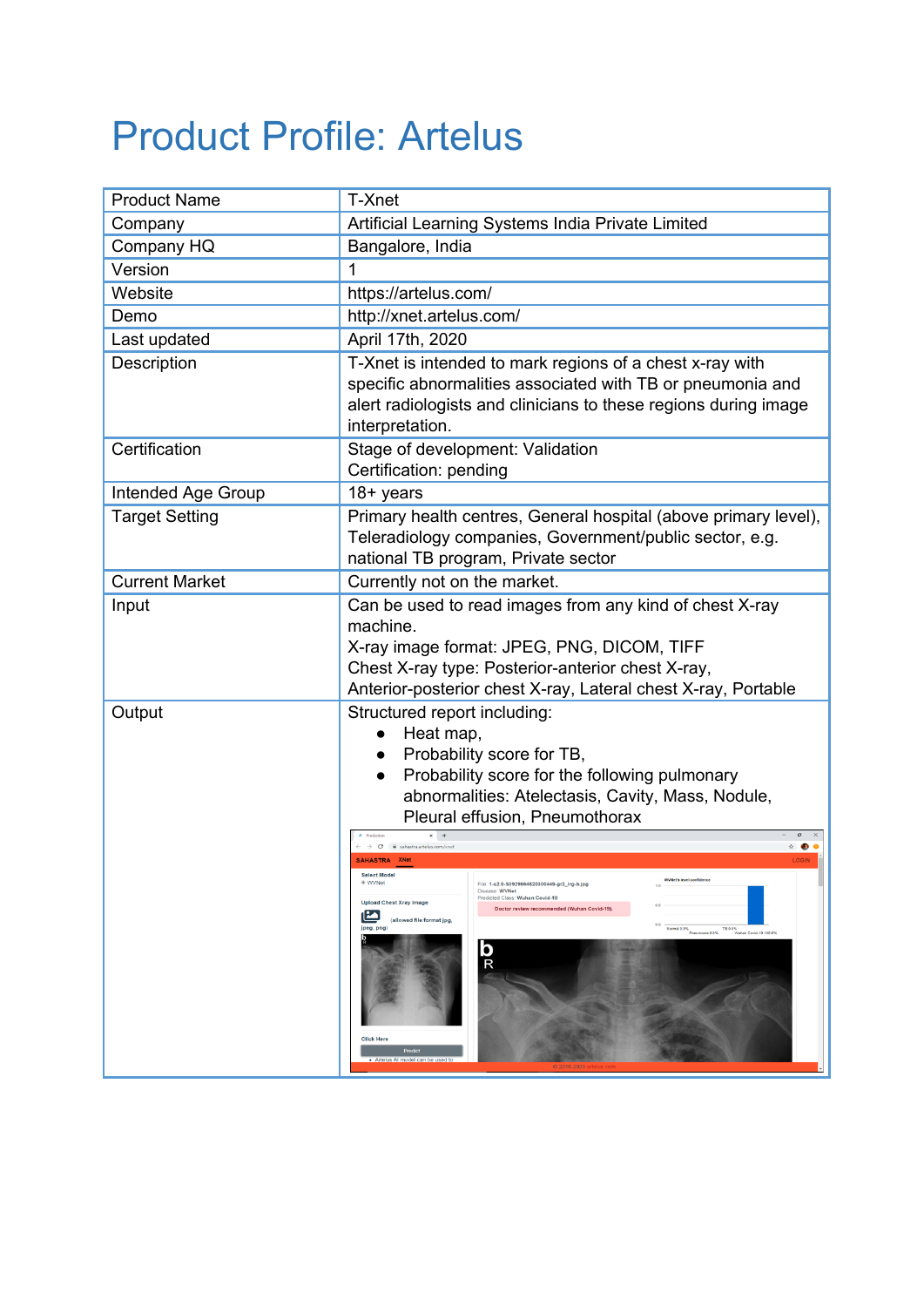|                                              | 0<br>25<br>50<br>75<br>$100 -$<br>125<br>150<br>$175 -$<br>200<br>50<br>$\Omega$<br>100<br>150<br>200                                                                                       |  |
|----------------------------------------------|---------------------------------------------------------------------------------------------------------------------------------------------------------------------------------------------|--|
| <b>Deployment</b>                            | Offline only                                                                                                                                                                                |  |
| Hardware                                     | A computer with minimum 2 GM RAM and CPU with at least<br>2.3 GHz. (small stick computer will be sufficient)                                                                                |  |
| X Ray Machine Validation                     | Optional: Fine tuning may be useful in certain scenarios. For<br>this a dataset with a particular machine will need to be<br>prepared.                                                      |  |
| Software                                     | No external dependencies.                                                                                                                                                                   |  |
| Server                                       | Minimum 2GM RAM and CPU >= 2.3GHz                                                                                                                                                           |  |
| Integration                                  | It is possible to integrate the product with the client's legacy<br>Picture Archiving and Communication System (PACS).                                                                      |  |
| <b>Processing Time</b>                       | Maximum 10 seconds                                                                                                                                                                          |  |
| <b>Data Sharing &amp; Privacy</b>            |                                                                                                                                                                                             |  |
| Server location (for online<br>product)      | Not applicable                                                                                                                                                                              |  |
| Data shared with<br>manufacturer?            | No                                                                                                                                                                                          |  |
| De-identification (option to<br>deidentify?) | Yes                                                                                                                                                                                         |  |
| <b>Software Updates</b>                      |                                                                                                                                                                                             |  |
| Frequency                                    | Every 6 months                                                                                                                                                                              |  |
| Cost                                         | Company will upgrade the software and either ship a<br>replacement device since it is offline, or the device can be<br>bought online where we can remotely upgrade it.<br>Extra costs: None |  |
| <b>Price</b>                                 | Flexible pricing models are available.<br>Please contact company for quote: Rajarajeshwari K.:<br>kraji@artelus.com                                                                         |  |
| <b>Product Development</b>                   |                                                                                                                                                                                             |  |
| Method                                       | Supervised deep learning (CNN, RNN)                                                                                                                                                         |  |
| Training                                     | The product was trained on 120,000 chest X-rays from                                                                                                                                        |  |